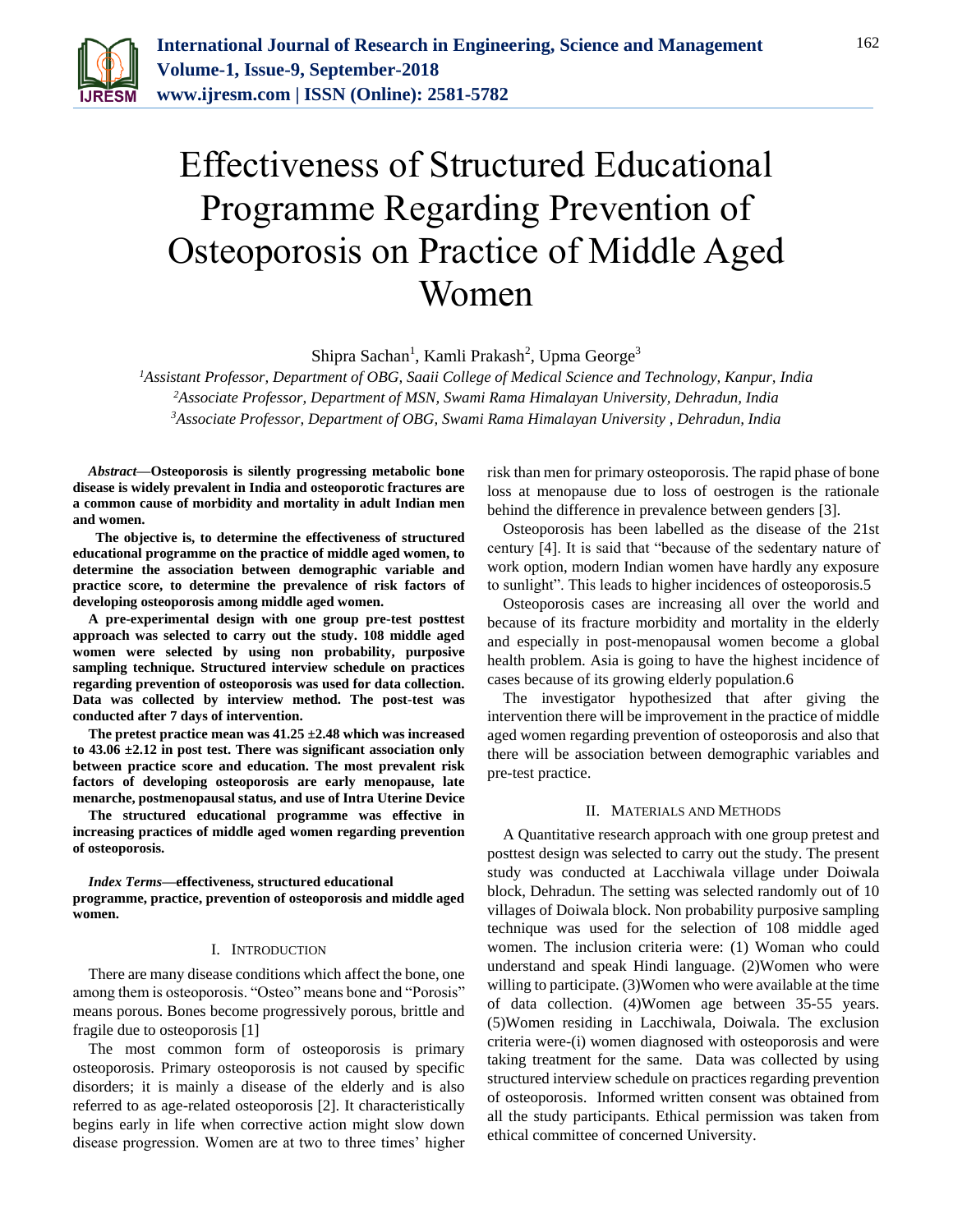

TABLE I

| FREQUENCY & PERCENTAGE DISTRIBUTION OF THE STUDY SUBJECTS, N=108 |                                    |                               |                        |  |  |  |  |
|------------------------------------------------------------------|------------------------------------|-------------------------------|------------------------|--|--|--|--|
| S. No.                                                           | <b>Demographic Characteristics</b> | Women of<br>middle aged group |                        |  |  |  |  |
|                                                                  |                                    | <b>Frequency</b>              | (N)<br>Percentage $(%$ |  |  |  |  |
| 1.                                                               | Age                                |                               |                        |  |  |  |  |
|                                                                  | $36-40$                            | 37                            | 34.3                   |  |  |  |  |
|                                                                  | $41 - 45$                          | 30                            | 27.8                   |  |  |  |  |
|                                                                  | $46 - 50$                          | 23                            | 21.3                   |  |  |  |  |
|                                                                  | 51-55                              | 18                            | 16.6                   |  |  |  |  |
| $\overline{2}$ .                                                 | <b>Marital status</b>              |                               |                        |  |  |  |  |
|                                                                  | Married                            | 107                           | 99.1                   |  |  |  |  |
|                                                                  | Widow                              | $\mathbf{1}$                  | 0.9                    |  |  |  |  |
| 3                                                                | No of children                     |                               |                        |  |  |  |  |
|                                                                  | $0 - 1$                            | 13                            | 12                     |  |  |  |  |
|                                                                  | $2 - 3$                            | 70                            | 64.8                   |  |  |  |  |
| $\overline{4}$ .                                                 | $4 - 5$                            | 25                            | 23.2                   |  |  |  |  |
|                                                                  | <b>Education</b>                   |                               |                        |  |  |  |  |
|                                                                  | Primary                            | 27                            | 25.0                   |  |  |  |  |
|                                                                  | Secondary                          | 30                            | 27.8                   |  |  |  |  |
|                                                                  | Higher secondary                   | 25                            | 23.1                   |  |  |  |  |
| 5.                                                               | Graduate and post graduate         | 26                            | 24.1                   |  |  |  |  |
|                                                                  | Occupation                         |                               |                        |  |  |  |  |
|                                                                  | Working                            | 13                            | 12                     |  |  |  |  |
| 6.                                                               | Homemaker                          | 95                            | 88                     |  |  |  |  |
|                                                                  | Socio economic status              |                               |                        |  |  |  |  |
|                                                                  | Upper middle class                 | $\overline{4}$                | 3.7                    |  |  |  |  |
|                                                                  | Lower middle class                 | 16                            | 14.8                   |  |  |  |  |
|                                                                  | Upper lower class                  | 85                            | 78.7                   |  |  |  |  |
| 7.                                                               | Lower class                        | 3                             | 2.8                    |  |  |  |  |
|                                                                  | Ever heard about osteoporosis?     |                               |                        |  |  |  |  |
|                                                                  | Yes                                | 82                            | 75.9                   |  |  |  |  |
| 8.                                                               | N <sub>o</sub>                     | 26                            | 24.1                   |  |  |  |  |
|                                                                  | <b>Source of information</b>       |                               |                        |  |  |  |  |
|                                                                  | Books or magazines                 | 18                            | 16.7                   |  |  |  |  |
|                                                                  | Television                         | 31                            | 28.7                   |  |  |  |  |
|                                                                  | Other peoples or friends           | 16                            | 14.8                   |  |  |  |  |
|                                                                  | Newspaper                          | 17                            | 15.7                   |  |  |  |  |

### III. RESULTS

The frequency and percentage distribution of demographic variable of sample revealed that maximum (34.3 %) subjects were between the age group of 36-40 years. Majority (99.1 %) of participants were married. Most (53.7%) of them were having 2-3 children. Most (50.9%) of them were educated up to secondary level and no one was uneducated. Majority (88%) of women were homemakers. Most (78.7%) of the participants were from upper lower class. Most (75.9%) of them had heard about osteoporosis and only (24.1%) had no information about osteoporosis. Less than half (28.7%) women heard about osteoporosis from Television.

# *A. Comparisons of Pretest & Posttest Mean Practice Scores of the Study Subjects*

The pretest mean practice score was  $41.25 \pm 2.48$  which was increased to  $43.06 \pm 2.12$  in post test. The mean difference was 1.81±1.78. Paired sample 't'test was calculated to find the significance of difference between pre test and post test practice scores. Calculated't' value 10.59 was greater than that of table value,  $p=0.05$  and  $df = 107$ .

Thus it could be inferred that improvement in practice was not by chance but because of intervention. Therefore the null hypothesis was rejected and research hypothesis was accepted.

# *B. Comparison of Domains of Pretest and Posttest Mean Practice Score Regarding Prevention of Osteoporosis*

Regarding comparison of practice domains in the pretest and posttest practice scores the maximum improvement in the practice was regarding diet for prevention of osteoporosis followed by exercise and sun exposure. Thus it could be inferred that gain in practice score was because of intervention and not by chance. Therefore the null hypothesis was rejected and research hypothesis was accepted

# *C. Association of Pre-Test Practice Score with Selected Socio demographic Variables*

One Way ANOVA was used to find out the association between practice score and demographic variable such as age, number of children, education, source of information, and socio economic status of middle aged women. Mann Witney U test was used to find out the association between practice scores and Occupation and previous knowledge about Osteoporosis. Kruskal Wallis Test was used to find out the association between practice score and socioeconomic status. There was significant association of pre-test practice score with education and socio economic status. Thus it could be inferred that education and socio economic status is associated with practices related to prevention of osteoporosis among middle aged women.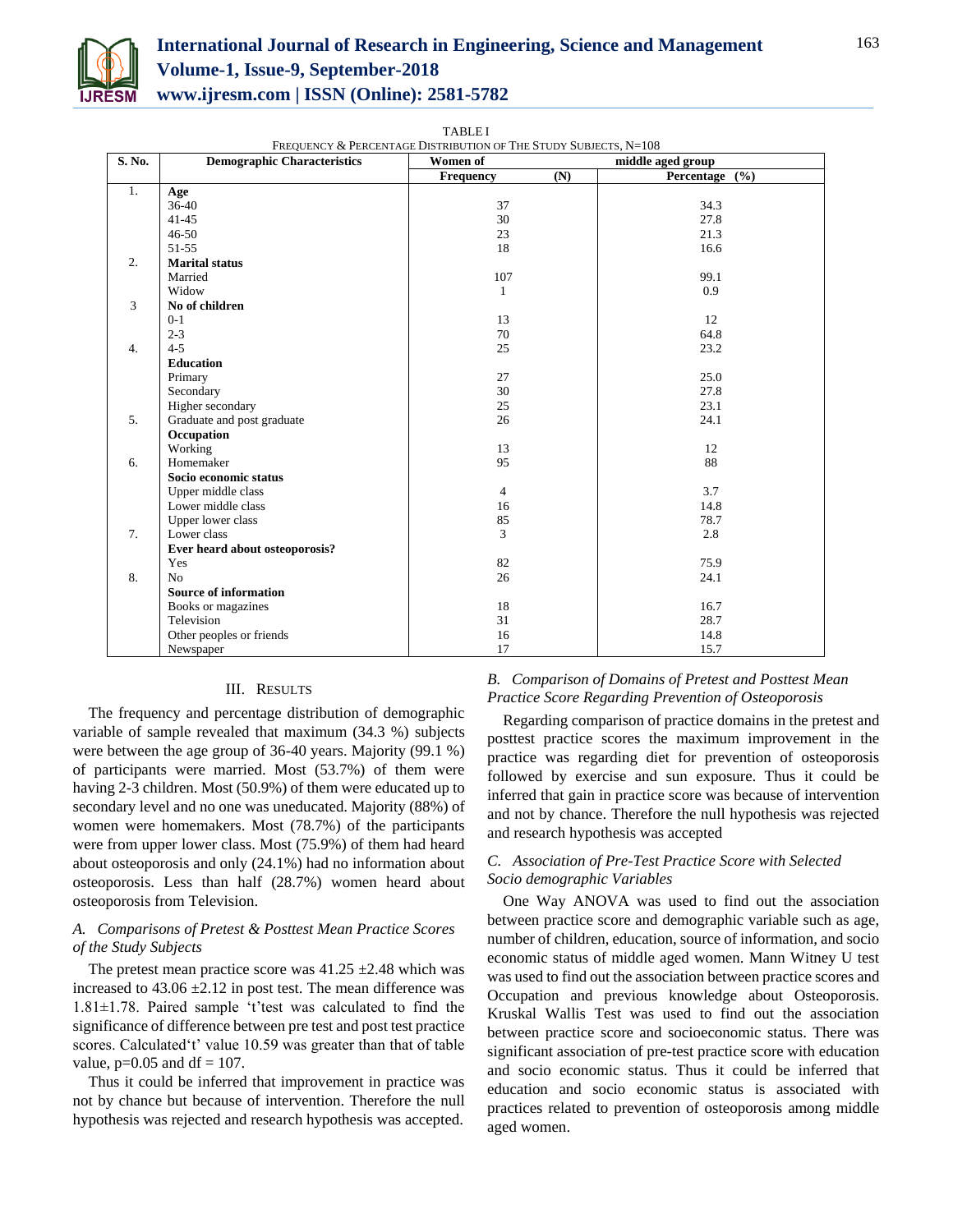

*D. Frequency and Percentage Distribution of Prevalence of Risk Factors of Osteoporosis among Study Subjects*

 Regarding prevalence of risk factors of osteoporosis among middle aged women, out of 108 women 84(77.8%) had attained

menarche after 15 year, 46 (42.60%) were post-menopausal, 41(38%) were using intra uterine device, 36 (33.3%) were having early menopause, 19(17.6) were diabetic, 18(16.7%) reported taking tobacco.

TABLE II

| S. No.   | Practice score  | $Mean \pm S.D$   | Mean difference        | <b>Standard deviation</b> | $^{(4)}$<br>value     | <sup>D</sup> value      |
|----------|-----------------|------------------|------------------------|---------------------------|-----------------------|-------------------------|
|          | Pre-test score  | $41.25 \pm 2.48$ |                        |                           |                       |                         |
| <u>.</u> | Post-test score | $-3.06 \pm 2.12$ | O <sub>1</sub><br>1.01 | 70<br>1.70                | $10.59$ <sup>**</sup> | $< \hspace{-0.2em}0.01$ |

| TABLE III                                                   |
|-------------------------------------------------------------|
| COMPARISON OF DOMAINS OF PRE TEST AND POST TEST MEAN        |
| PRACTICE SCORES REGARDING PREVENTION OF OSTEOPOROSIS, N=108 |

| S. No. | <b>Domain</b>                       | <b>Maximum Score</b> | <b>Pretest</b>   | <b>Posttest</b>  | Mean              |
|--------|-------------------------------------|----------------------|------------------|------------------|-------------------|
|        |                                     |                      | $Mean \pm SD$    | $Mean \pm SD$    | <b>Difference</b> |
|        | Addiction to tobacco                |                      | $5.97 \pm 0.165$ | $5.97 \pm 0.165$ |                   |
|        | Getting sun exposure                |                      | $5.72 \pm 0.59$  | $5.83+0.46$      |                   |
|        | Performing light exercises          |                      | $5.39 \pm 0.68$  | $5.69 + 0.55$    | 0.3               |
|        | Diet for prevention of osteoporosis | 36                   | $24.17 \pm 2.18$ | $25.53 \pm 1.92$ | l.36              |

TABLE IV ASSOCIATION OF PRETEST PRACTICE SCORE AND SELECTED SOCIO DEMOGRAPHIC VARIABLE, N=108

| <b>Demographic characters</b> |                              |                           | N     | Practice score Mean $\pm$ S.D | <b>F-value</b> | df   | P-value |
|-------------------------------|------------------------------|---------------------------|-------|-------------------------------|----------------|------|---------|
| 1.                            | Age                          | $36 - 40$                 | 37    | $40.97 \pm 2.00$              |                |      |         |
|                               |                              | $41 - 45$                 | 30    | $41.78 \pm 2.35$              | 1.37           | 104  |         |
|                               |                              | $46 - 50$                 | 23    | $40.77 \pm 3.11$              |                |      | 0.25    |
|                               |                              | 51-55                     | 18    | $41.94 \pm 2.23$              |                |      |         |
| $\overline{2}$ .              | <b>No of Children</b>        | $0 - 1$                   | 13    | $41 \pm 2.41$                 |                |      |         |
|                               |                              | $2 - 3$                   | 70    | $41.61 \pm 2.13$              | 2.49           | 105  | 0.08    |
|                               |                              | $4 - 5$                   | 25    | $40.36 \pm 3.18$              |                |      |         |
| 3.                            | <b>Education</b>             | Primary                   | 27    | $41.48 \pm 2.35$              |                |      |         |
|                               |                              | High school               | 30    | $41.60 \pm 1.92$              | 2.75           | 104  |         |
|                               |                              | Higher secondary          | 25    | $41.80 \pm 2.53$              |                |      | 0.04    |
|                               |                              | graduate and postgraduate | 26    | $41.08 \pm 2.85$              |                |      |         |
| 4.                            | <b>Source of Information</b> | None                      | 26    | 40.58                         |                |      |         |
| Books & magazines             |                              | 18                        | 40.50 |                               |                |      |         |
| Television                    |                              | 31                        | 41.26 | 2.14                          | 103            | 0.08 |         |
| Friends & other People        |                              | 16                        | 42.25 |                               |                |      |         |
|                               |                              | Newspaper                 | 17    | 41.12                         |                |      |         |

TABLE V

ASSOCIATION BETWEEN PRE-TEST PRACTICE SCORE WITH OCCUPATION AND PREVIOUS KNOWLEDGE ABOUT OSTEOPOROSIS, N=108

| <b>Demographic characters</b> |                | N  | practice score Median | Range     | Z-value | P-value |
|-------------------------------|----------------|----|-----------------------|-----------|---------|---------|
|                               | Home maker     | 95 | 41                    | $40 - 43$ |         |         |
| 1. Occupation                 | Working        | 13 | 41                    | $39-41$   | 1.02    | 0.30    |
| 2. Heard about                | Yes            | 82 | 41                    | $40 - 43$ |         |         |
| osteoporosis                  | N <sub>0</sub> | 26 | 41                    | $39-42$   | 1.85    | 0.06    |

| <b>TABLE VI</b>                                                               |                          |  |      |  |      |  |  |
|-------------------------------------------------------------------------------|--------------------------|--|------|--|------|--|--|
| ASSOCIATION BETWEEN PRE-TEST PRACTICE SCORE WITH SOCIO ECONOMIC STATUS, N=108 |                          |  |      |  |      |  |  |
| <b>P-value</b><br><b>H-Value</b><br>Demographic characters                    |                          |  |      |  |      |  |  |
| Socio economic                                                                | <b>Upper Class</b>       |  |      |  |      |  |  |
| <b>Status</b>                                                                 | Lower Middle Class       |  |      |  |      |  |  |
|                                                                               | <b>Upper Lower Class</b> |  | 9.06 |  | 0.02 |  |  |
|                                                                               | <b>Lower Class</b>       |  |      |  |      |  |  |

164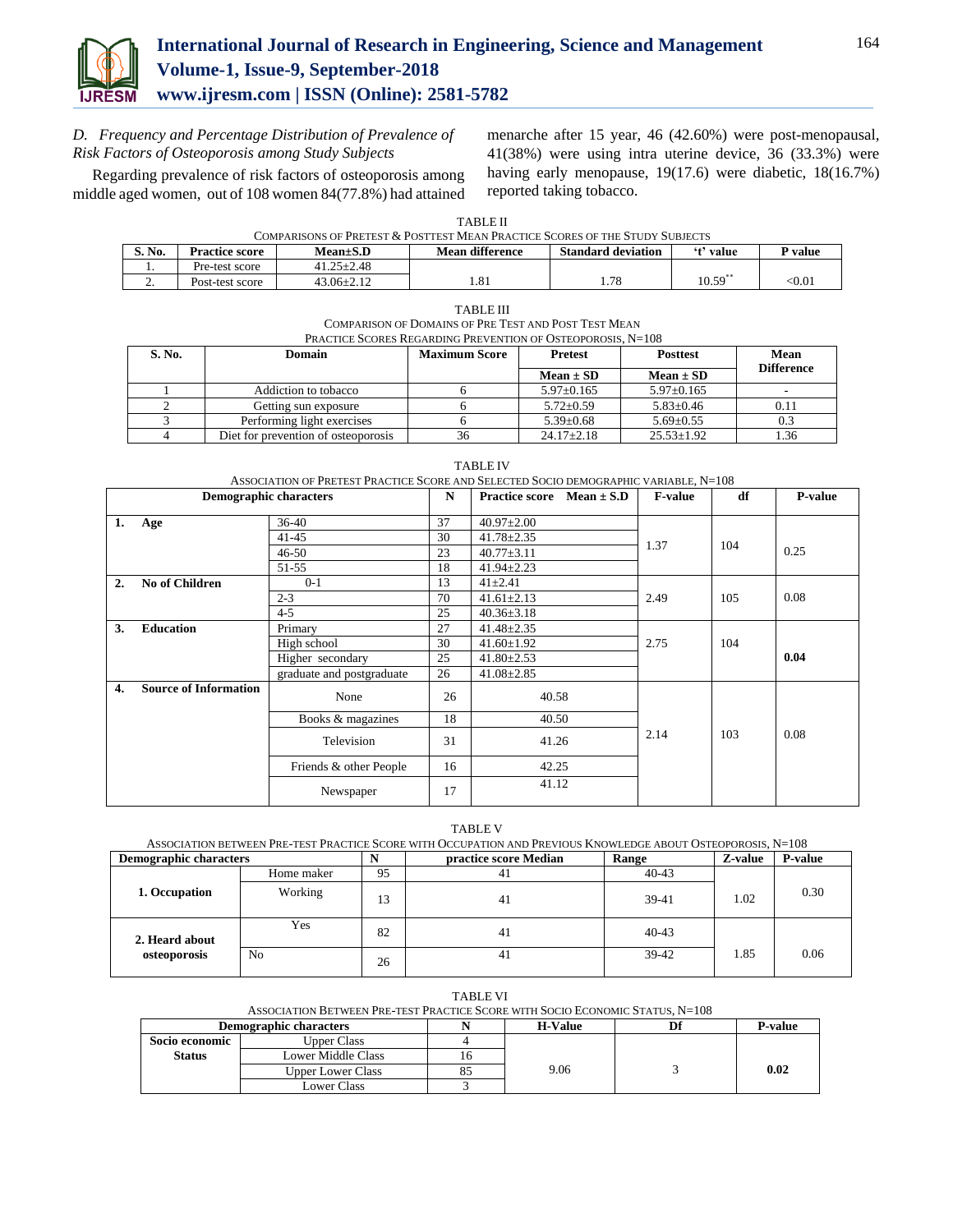

# **International Journal of Research in Engineering, Science and Management Volume-1, Issue-9, September-2018 www.ijresm.com | ISSN (Online): 2581-5782**

TABLE VII

|        | FREQUENCY AND PERCENTAGE DISTRIBUTION OF PREVALENCE OF RISK FACTORS OF OSTEOPOROSIS AMONG STUDY SUBJECTS |                  |                  |
|--------|----------------------------------------------------------------------------------------------------------|------------------|------------------|
| S. No. | Practices of middle aged women                                                                           | Frequency (f)    | Percentage (%)   |
| 1.     | Family history of osteoporosis?                                                                          |                  |                  |
|        | Yes                                                                                                      | 01               | 0.9              |
|        | No                                                                                                       | 107              | 99.1             |
| 2.     | Any fracture during your adult life which did not result from significant                                |                  |                  |
|        | Trauma?                                                                                                  |                  |                  |
|        | Yes                                                                                                      | 06               | 5.6              |
|        | No                                                                                                       | 102              | 94.4             |
| 3.     | <b>Used to smoke</b>                                                                                     |                  |                  |
|        | Yes                                                                                                      | 6                | 5.6              |
|        | N <sub>0</sub>                                                                                           | 102              | 94.4             |
| 4.     | Use to take alcohol<br>Yes                                                                               | $\boldsymbol{0}$ | $\mathbf{0}$     |
|        |                                                                                                          | 108              | 100              |
|        | No<br>Use to chew tobacco                                                                                |                  |                  |
| 5.     | Yes                                                                                                      | 18               | 16.7             |
|        | No                                                                                                       | 90               | 83.3             |
| 6.     | Use of thyroid medication                                                                                |                  |                  |
|        | Yes                                                                                                      | 13               | 12               |
|        | No                                                                                                       | 95               | 88               |
| 7.     | Use of steroid from 3 month                                                                              |                  |                  |
|        | Yes                                                                                                      | $\mathbf{0}$     | $\mathbf{0}$     |
|        | No                                                                                                       | 108              | 100              |
| 8.     | Late menarche after 15 years                                                                             |                  |                  |
|        | Yes                                                                                                      | 84               | 77.8             |
|        | No                                                                                                       | 24               | 22.2             |
| 9.     | Are you post-menopausal?                                                                                 |                  |                  |
|        | Yes                                                                                                      | 46               | 42.6             |
|        | No                                                                                                       | 62               | 57.4             |
| 10.    | Have early menopause (before 45 years)?                                                                  |                  |                  |
|        | Yes                                                                                                      | 36               | 33.3             |
|        | No                                                                                                       | 72               | 66.7             |
| 11.    | Are you diabetic?                                                                                        |                  |                  |
|        | Yes                                                                                                      | 19               | 17.6             |
|        | No                                                                                                       | 89               | 82.4             |
| 12.    | Under gone total hysterectomy surgery?                                                                   |                  |                  |
|        | Yes                                                                                                      | 07               | 6.5              |
|        | No                                                                                                       | 101              | 93.5             |
| 13.    | Taking hormonal replacement therapy                                                                      |                  |                  |
|        | Yes                                                                                                      | 05               | 4.6              |
|        | No                                                                                                       | 103              | 94.4             |
| 14.    | Use of intrauterine device for family planning?                                                          |                  |                  |
|        | Yes                                                                                                      | 41<br>67         | 38<br>62         |
| 15.    | No<br>Use of injectable progesterone contraceptive for family planning?                                  |                  |                  |
|        | Yes                                                                                                      |                  |                  |
|        | No                                                                                                       | $\boldsymbol{0}$ | $\boldsymbol{0}$ |
|        |                                                                                                          | 108              | 100              |
| 16.    | Diet low in dairy product and other source of calcium?                                                   |                  |                  |
|        | Yes                                                                                                      |                  |                  |
|        | No                                                                                                       | $\sqrt{2}$       | 1.9              |
|        |                                                                                                          | 106              | 98.1             |
| 17.    | <b>BMI</b>                                                                                               |                  |                  |
|        | Underweight                                                                                              | $\overline{4}$   | 3.7              |
|        | Normal range                                                                                             | 57               | 52.8             |
|        | Pre obese                                                                                                | 42               | 42.6             |
|        | Obese class I                                                                                            | $\mathbf{1}$     | 0.9              |
|        |                                                                                                          |                  |                  |

### FREQUENCY AND PERCENTAGE DISTRIBUTION OF PREVALENCE OF RISK FACTORS OF OSTEOPOROSIS AMONG STUDY SUBJECTS

### IV. DISCUSSION

Finding of the present study showed that less than half subjects (34.3 %) of middle age women were between the age group of 36-40 years. Majority of participants (99.1 %) were married. Most of them (53.7%) were having 2-3 children. Most of them (50.9%) were educated up to secondary level and no one was uneducated. Majority of women (88%) were homemakers.

Most of the participants (78.7%) were from upper lower class. Most of them (75.9%) had heard about osteoporosis and only (24.1%) had no information about osteoporosis. Less than half women (28.7%) heard about osteoporosis from Television.

 The finding were consistent with Cross sectional study conducted by Agrawal.T , Brig A.K. Verma on prevalence of osteopenia & osteoporosis among women. The study showed